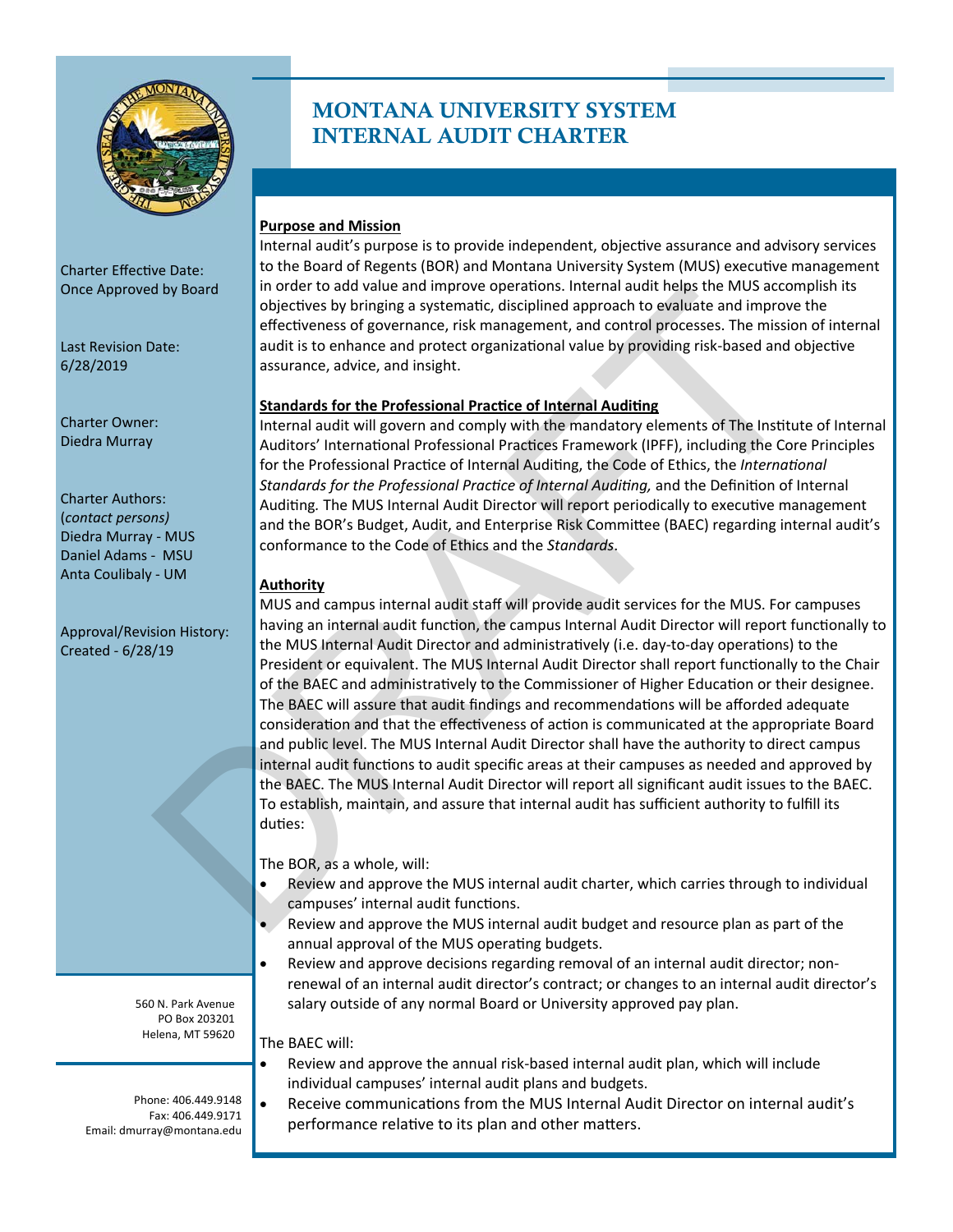#### MONTANA UNIVERSITY SYSTEM INTERNAL AUDIT CHARTER

 Make appropriate inquiries of management and the MUS Internal Audit Director to determine whether there is inappropriate scope or resource limitations.

The MUS Internal Audit Director will have unrestricted access to, and communicate and interact directly with the BAEC, which may include private meetings without management present.

The BOR authorizes all staff of internal audit to have full, free, and unrestricted access to all MUS functions, records, physical properties, and personnel pertinent to carrying out any engagement, subject to the accountability for confidentiality and safeguarding of records and information. All employees are directed to assist internal audit staff in fulfilling their role and responsibilities. Additionally, the BOR authorizes internal audit to allocate resources, set frequencies, select subjects, determine scopes of work, apply techniques required to accomplish audit objectives, and issue reports.

#### **Independence and Objectivity**

independence or objectivity may be impaired in fact or appearance, the details of the impairment will be disclosed to The MUS Internal Audit Director will ensure that internal audit remains free from all conditions that threaten the ability of internal auditors to carry out their responsibilities in an unbiased manner, including matters of audit selection, scope, procedures, frequency, timing, and report content. If the MUS Internal Audit Director determines that appropriate parties.

objectively and in such a manner that they believe in their work product, that no quality compromises are made, and that they do not subordinate their judgment on audit matters to others. Internal auditors will maintain an impartial, unbiased mental attitude that allows them to perform engagements

norizes all staff of internal audit to have full, free, and unrestricted access to all MUS functions, recordings, and personnel pertinent to carrying out any engagement, subject to the accountability for and safety and per Internal audit staff shall not have direct operational responsibility or authority over any of the activities they review. Accordingly, they will not implement internal controls, develop procedures, install systems, prepare records, or engage in any other activity which normally could be audited. This includes assessing specific operations for which they had responsibility within the previous year; performing any operational duties for the MUS; initiating or approving transactions external to internal audit; or directing the activities of any employee not employed by internal audit, except to the extent that such employees have been appropriately assigned to auditing teams or to otherwise assist internal auditors.

Where an internal audit director has or is expected to have roles or responsibilities that fall outside of internal auditing, safeguards will be established to limit impairments to independence or objectivity. Internal auditors will:

- Disclose any impairment of independence or objectivity, in fact or appearance, to the BAEC.
- Exhibit professional objectivity in gathering, evaluating, and communicating information about the activity or process being examined.
- Make balanced assessments of all available and relevant facts and circumstances.
- Take necessary precautions to avoid being unduly influenced by their own interests or by others in forming judgements.

 audit. The MUS Internal Audit Director will confirm to the BAEC, at least annually, the organizational independence of internal

The MUS Internal Audit Director will disclose to the BAEC any interference and related implications in determining the scope of internal auditing, performing work, or communicating results.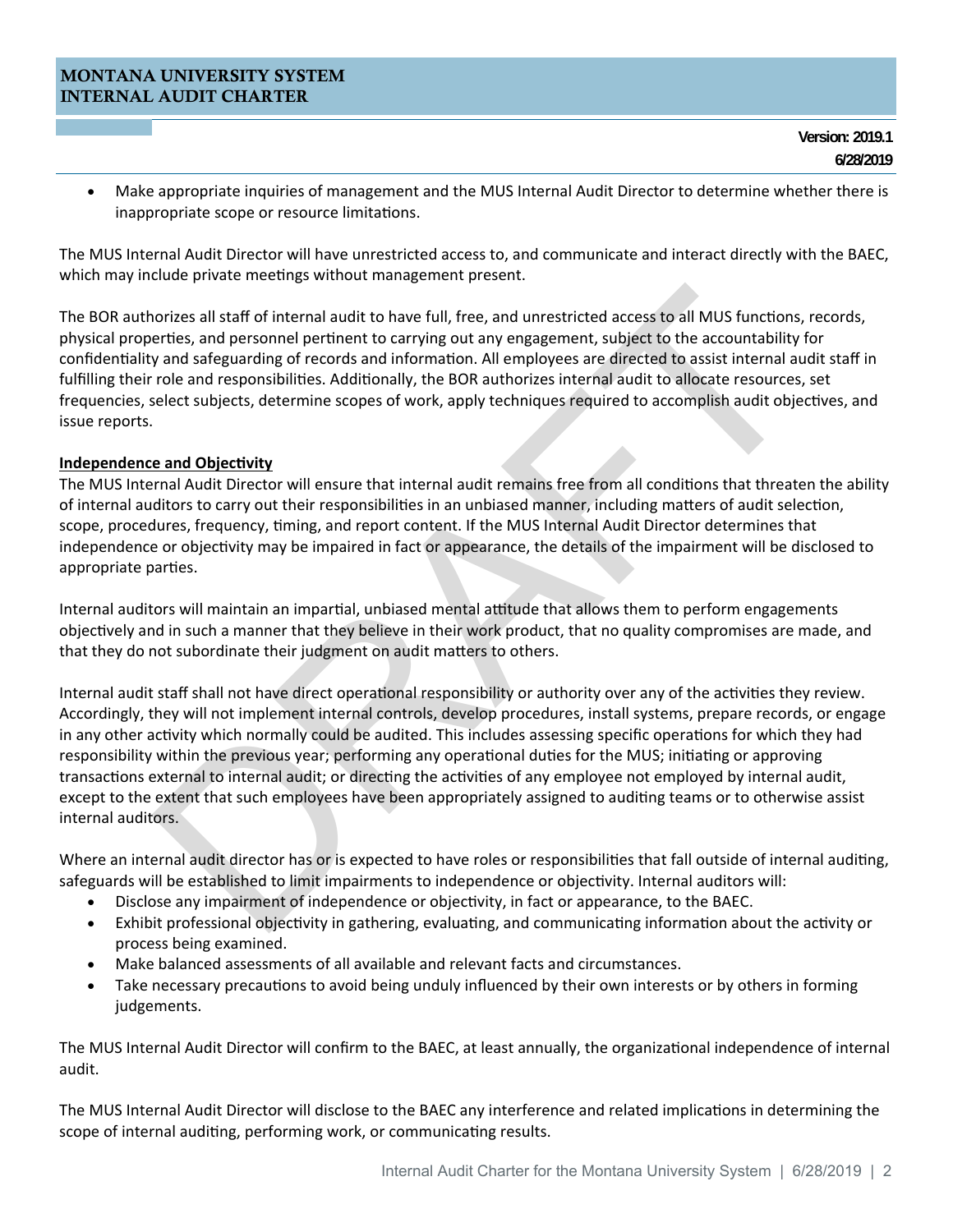#### **Scope**

The scope of internal audits may include assurance or advisory services in order to add value and improve operations. Assurance services are objective examinations of evidence for the purpose of providing an independent assessment to the BOR, management, and outside parties on the adequacy and effectiveness of governance, risk management, and control processes for the MUS. The scope includes reviewing and evaluating:

- Risks relating to the achievement of the university system's strategic objectives are appropriately identified and managed;
- The means with which assets are safeguarded;
- The actions and internal controls established by the officers, directors, employees, and contractors follow policies, procedures, applicable laws, regulations, contracts, and governance standards;
- The results of operations or programs are consistent with established goals and objectives;
- The reliability and integrity of financial and operating information;
- Operations or programs are being carried out effectively and efficiently;
- The economy, efficiency, and effectiveness with which resources are employed; and
- Information and the means used to identify, measure, analyze, classify, and report such information is reliable and have integrity. This includes whether IT systems are appropriately managed, controlled, and protected.

The MUS Internal Audit Director will report periodically to the BAEC regarding:

- The internal audit purpose, authority, and responsibility.
- The annual internal audit annual plan and performance relative to the plan, including any significant interim changes or requests for review and approval.
- The internal audit conformance with the Institute of Internal Auditors' Code of Ethics and *Standards*, and action plans to address any significant conformance issues.
- Significant risk exposures and control issues, including fraud risks, governance issues, and other matters requiring the attention of, or requested by the BAEC.
- Results of audit engagements or other activities.
- Resource requirements.
- Any response to risk by management that may be unacceptable to the MUS.

relating to the achievement of the university system's strategic objectives are appropriately identifiednanged;<br>nanaged;<br>means with which assets are safeguarded;<br>relations and internal controls established by the officers, Internal audit may perform advisory services regarding risk management, control, and governance as agreed upon with management, provided the internal audit does not assume management responsibility. Advisory services are intended to add value and improve an organization's governance, risk management, and control processes. Examples include counsel, advice, facilitation, and training.

Internal audit may administer a compliance hotline and perform investigative engagements to evaluate allegations of unethical business practices or financial and operational misconduct.

 To help ensure key business risks are being managed appropriately at the MUS level and that the system of internal consolidating the reporting on risks; communicating with management and the BAEC when management accepted a level of risk that may be unacceptable to the MUS. To maintain independence and objectivity, the MUS Internal Audit Director does not own risks and management remains responsible for risk management and compliance. controls is operating effectively, the MUS Internal Audit Director's role has been expanded to include facilitation of the MUS enterprise risk management (ERM) process. The role includes championing the establishment of ERM; facilitation of the process to identify, evaluate, manage, and monitor risks; advising, challenging, coaching, and supporting management's decisions on risk, as opposed to making risk management decisions; coordinating ERM activities;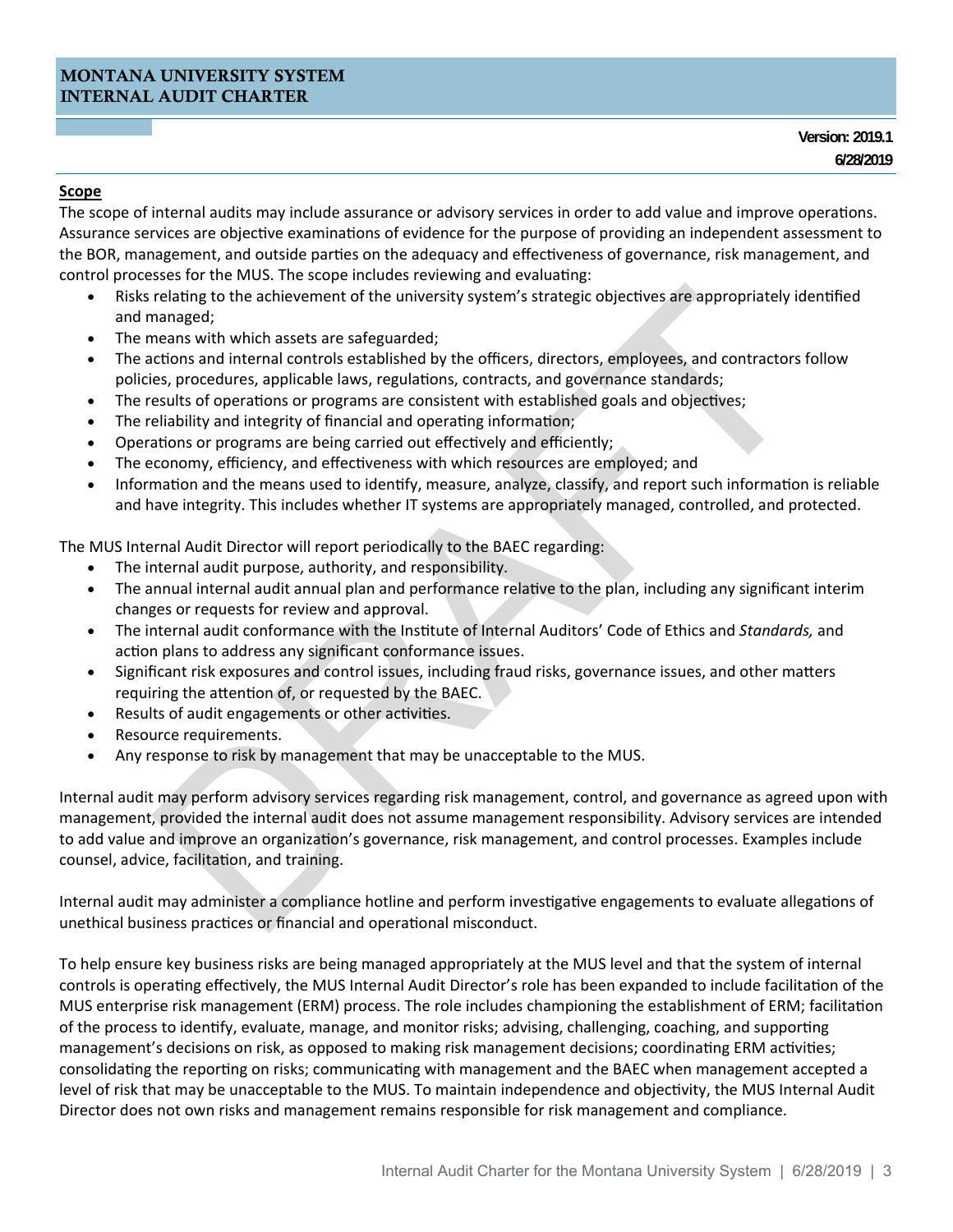#### MONTANA UNIVERSITY SYSTEM INTERNAL AUDIT CHARTER

 legal, ethics, environmental health and safety and external audit). To help ensure proper coverage and minimize duplication of efforts, internal auditors will coordinate activities, where possible, and consider relying upon the work of other internal and external assurance and consulting service providers as needed. Coordination should include control and monitoring functions (e.g., risk management, compliance, security,

Opportunities for improving the efficiency of governance, risk management, and control processes may be identified during engagements. These opportunities will be communicated to the appropriate level of management.

### **Responsibility**

Internal Audit Directors have the responsibility to:

- Submit an annual, flexible, risk-based internal audit plan to executive management and the BAEC for review and approval.
- Communicate to executive management and the BAEC, the impact of resource limitations on the internal audit plan.
- Review and adjust the internal audit plan, as necessary, in response to changes in the risks, operations, programs, systems, and controls.
- Communicate to executive management and the BAEC any significant interim changes to the internal audit plan.
- DRAFT Ensure each engagement of the internal audit plan is executed, including the establishment of objectives and scope, the assignment of appropriate and adequately supervised resources, the documentation of work programs and testing results, and the communication of engagement results with applicable conclusions and recommendations to appropriate parties.
- Follow up on engagement findings and corrective actions, and report periodically to executive management and the BAEC any corrective actions not effectively implemented.
- Ensure the principles of integrity, objectivity, confidentiality, and competency are applied and upheld.
- Ensure internal audit collectively possesses or obtains the knowledge, skills, and other competencies needed to meet the requirements of the internal audit charter.
- Ensure trends and emerging issues that could impact the MUS are considered and communicated to executive management and the BAEC as appropriate.
- Ensure emerging trends and successful practices in internal auditing are considered.
- Establish and ensure adherence to policies and procedures designed to guide the internal audit.
- Ensure adherence to relevant policies and procedures, unless such policies and procedures conflict with the internal audit charter. Any such conflicts will be resolved or otherwise communicated to executive management and the BAEC committee.
- Ensure compliance with the *Standards* and disclose any areas of noncompliance to execuƟve management and the BAEC.

#### **Quality Assurance and Improvement Program**

Internal audit will maintain a quality assurance and improvement program that covers all aspects of internal audit. The program will include an evaluation of the internal audit conformance with the *Standards* and an evaluation of whether internal auditors apply the Institute of Internal Auditors' Code of Ethics. The program will also assess the efficiency and effectiveness of internal audit and identify opportunities for improvement. The MUS Internal Audit Director will communicate to executive management and the BAEC on the internal audit's quality assurance and improvement programs, including results of internal assessments (both ongoing and periodic) and external assessment conducted at least once every five years by a qualified, independent assessor or assessment team from outside of the MUS.